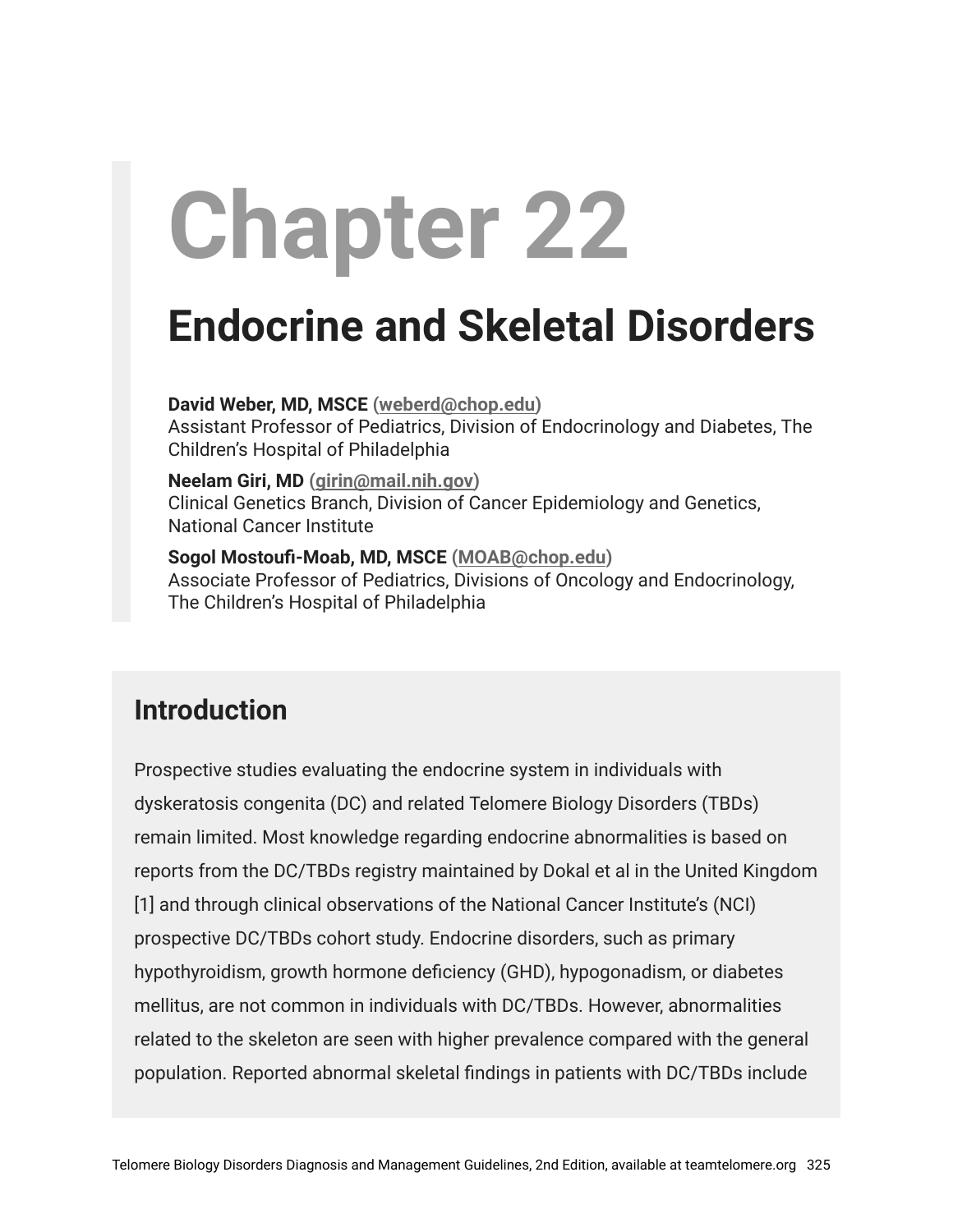avascular necrosis (AVN) of the hips and shoulders [2, 3] low bone mineral density [1] and an increased risk of fracture [4]. In addition, therapies that treat hematological manifestations of DC/TBDs, such as androgens and hematopoietic cell transplantation (HCT), may themselves lead to endocrine abnormalities, as described in this chapter (see also Chapter 10, Medical Management of Bone Marrow Failure in Telomere Biology Disorders and Chapter 13, Hematopoietic Stem Cell Transplantation).

## **Skeletal Complications**

## Epidemiology and Pathophysiology

The true prevalence of skeletal complications in individuals living with DC/TBDs is uncertain. Abnormal bone density/osteoporosis was reported in 3% of 86 participants in a multinational DC/TBD registry [5]. A 2017 study at the NCI reported that 27% of a cohort of 30 participants with DC/TBDs demonstrated low areal bone mineral density (aBMD) as assessed by dual energy X-ray absorptiometry (DXA) [6]. Avascular necrosis was reported as a feature in 3% of approximately 550 published cases of DC/TBDs in 2009 [7]. Fracture data are limited to case reports and thus no reliable estimates of prevalence are available. Many individuals with DC/TBDs (~75%) also have dental abnormalities such as shortened roots or taurodontism [8].

The pathophysiology underlying the adverse effects of DC/TBDs on bone density and strength are not well understood. Mesenchymal stem cell defects have been reported in individuals with DC/TBDs [9]. The cells responsible for bone formation (osteoblasts) and for teeth root development (cementoblasts) originate from mesenchymal stem cells (MSC), and could therefore be adversely affected by a defect in MSC availability,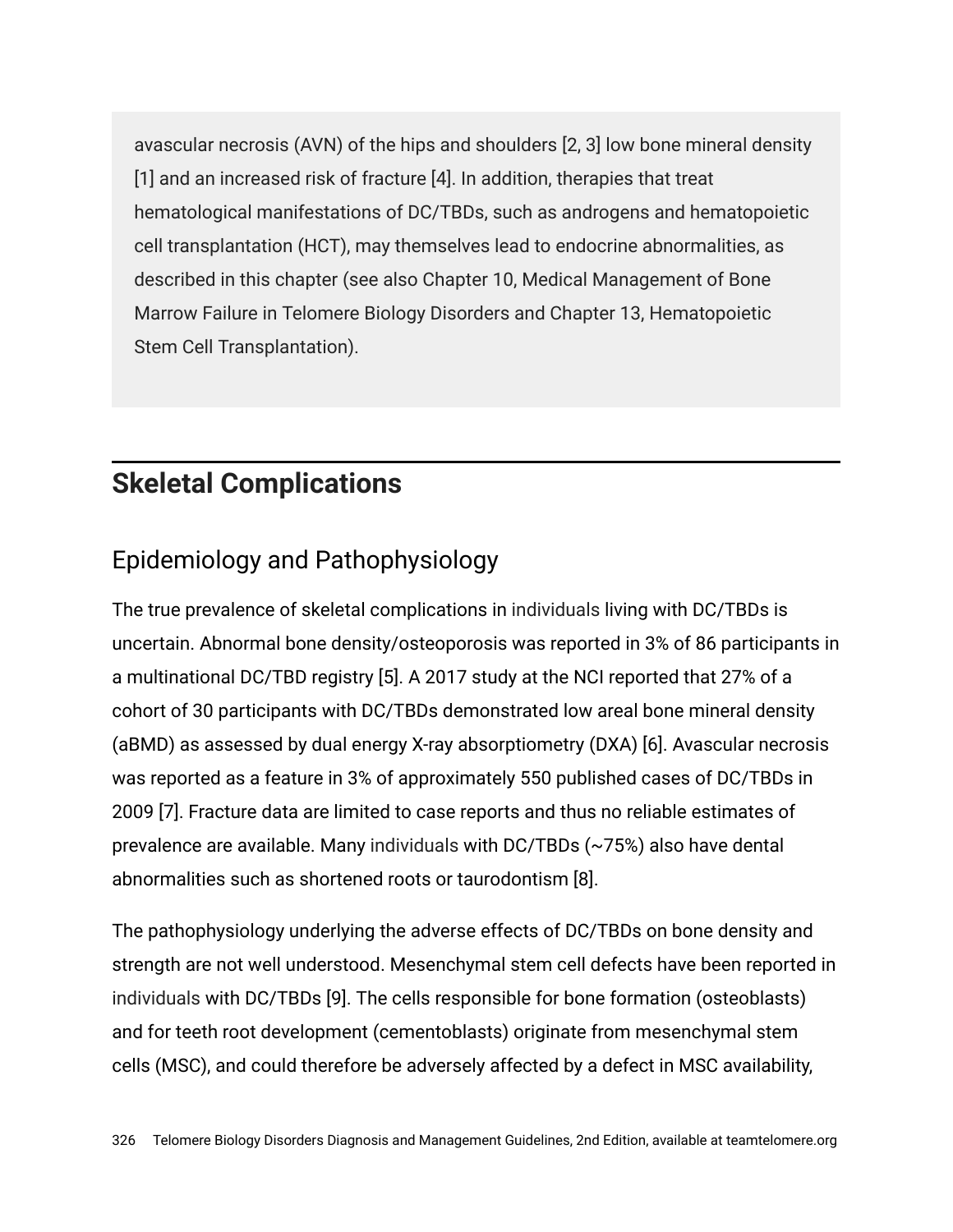longevity or function. Pre-clinical data further suggest that telomerase deficiency, a defining feature of DC/TBDs, specifically diminishes MSC differentiation into osteoblasts [10]. Additionally, the longevity and the maintenance of osteogenic potential of osteoblast lineage cells appears to be dependent upon telomerase [11, 12]. Interestingly, the activity of osteoclasts (cells responsible for bone resorption) does not appear to be significantly affected by the absence of telomerase [13]. Diminished bone formation without loss of bone resorption would be expected to lead to an imbalance in bone turnover that could adversely affect bone accrual during childhood and lead to bone loss in adults [14].

AVN occurs when the blood vessels supplying bone are compromised, leading to death of bone and bone marrow supplied by those vessels [15]. This results in pain, degenerative arthritis, and decreased function of the joint, and may require early joint replacement [15, 16]. Individuals with DC/TBDs and their parents should be educated at diagnosis regarding the early signs and symptoms of hip and shoulder AVN, since early conservative (restricted weightbearing, and antiresorptive medication, for example) and orthopedic surgical (core decompression, osteotomy, bone grafting) management may reduce disability and complications. In the presence of hip or shoulder pain in patients with DC/TBDs, physicians should perform a thorough physical exam that includes assessment of pain level, range of motion, limb length, and X-ray imaging of the affected area. Physicians should have a low threshold for skeletal imaging, as well as orthopedic referral in these patients. There are some data to suggest a potential role for bisphosphonates to slow progression of AVN or ameliorate AVN related pain in other conditions [17, 18] However, the efficacy remains uncertain and has not been specifically studied in patients with DC/TBDs [19].

#### Clinical Management

Because of the phenotypic variability in DC/TBDs, it is difficult to make generalizations about the timing of onset and severity of skeletal complications in this disease. Likewise, there are limited observational and interventional data in individuals with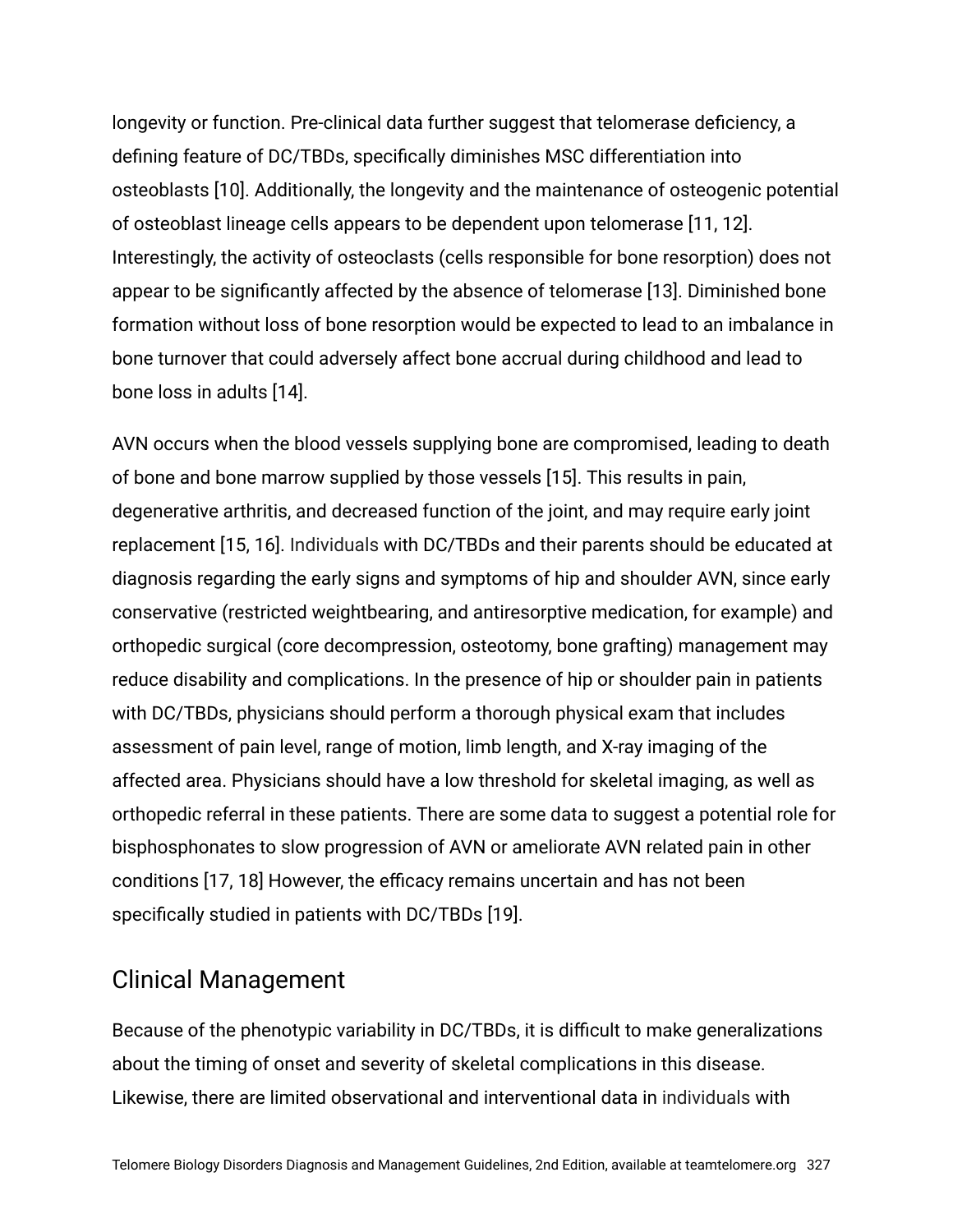DC/TBDs to guide the clinical monitoring and treatment of these complications when they arise. Recommendations must therefore be adapted from those established for other disorders affecting bone health in children and adults.

All individuals with DC/TBDs should be queried about their fracture history, including the number, location and mechanism of fracture(s), if present. Minimally traumatic fractures (typically defined as fall from standing height or less, at no more than a walking speed) of the spine, femur, humerus are especially concerning for an underlying impairment in bone health and should prompt consideration of further evaluation [20]. Patients who have had HCT are also at higher risk and should be considered for further bone health evaluation.

The clinical evaluation in patients determined to be at greater risk for impaired bone health should include assessment of dietary intake, weight-bearing physical activity, biochemical screening, and a DXA scan. The dietary assessment should include both macro- and micronutrient intake, with special attention to calcium and vitamin D. If possible, it is helpful to have this performed by a registered dietician or clinical nutritionist. Dietary education should be provided to patients to ensure they are meeting the age- and sex-specific recommended dietary allowance (RDA) for calcium and vitamin D [21]. Calcium and vitamin D supplementation can be considered in individuals who cannot meet the RDA from dietary sources alone. Individuals should be educated on and encouraged to meet the age-specific goals for physical activity [22]. Individuals with functional limitations may benefit from a physical therapy evaluation to help devise a safe physical activity plan.

Baseline biochemical screening should include a comprehensive metabolic panel, phosphorus, and 25-hydroxy vitamin D (25-OHD), at minimum. Vitamin D supplementation should be provided to achieve and maintain a serum 25-OHD level of at least 20 ng/mL (50 nmol/L), and preferably > 30 ng/mL (75 nmol/L) in patients with bone health risk factors [23]. Cholecalciferol (vitamin D3) is generally preferred, but ergocalciferol (vitamin D2) may also be used. The vitamin D dose to achieve sufficiency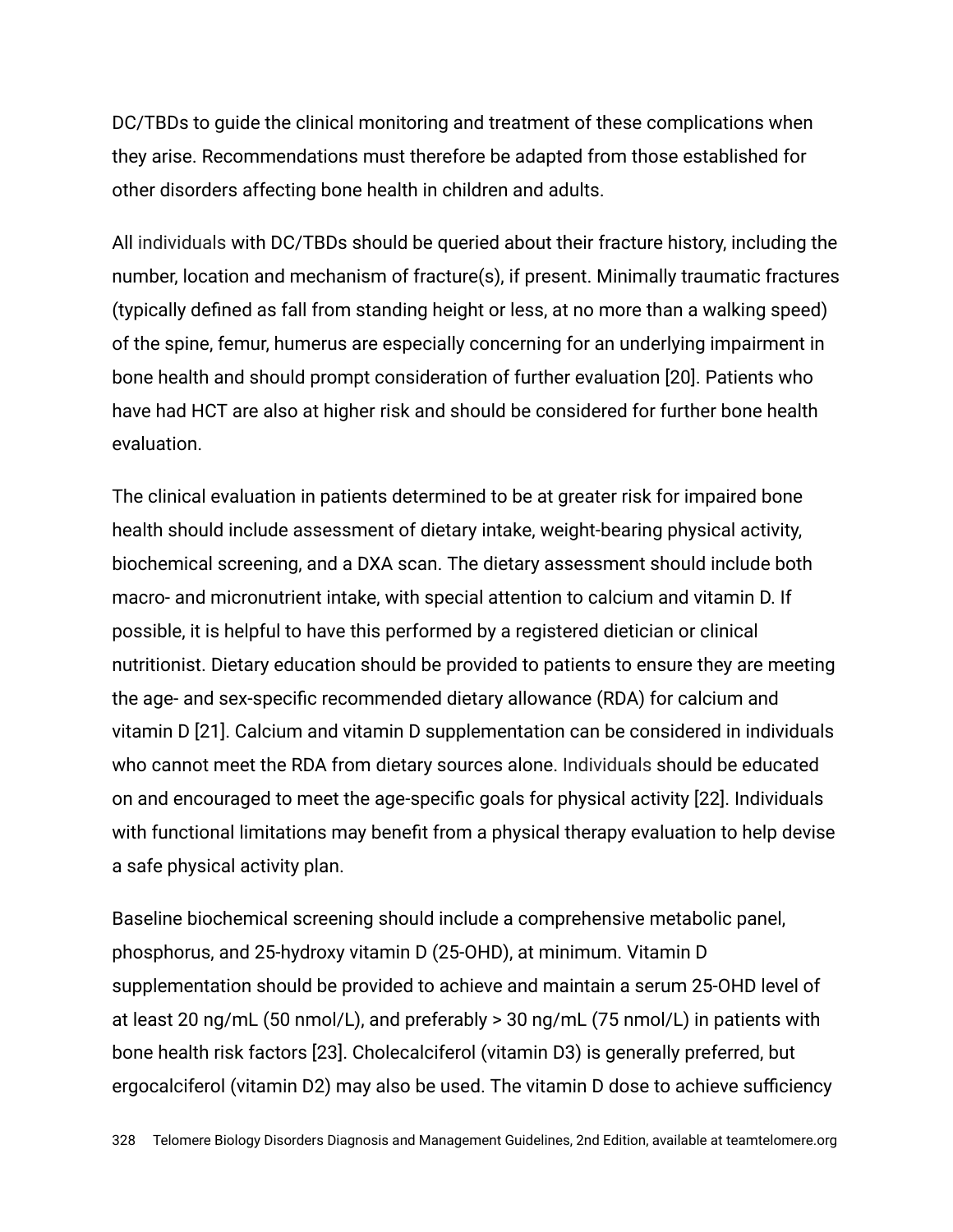will vary individually, typical regimens might include daily cholecalciferol of 1000 IU (25 mcg) to 4000 IU (100 mcg) or weekly ergocalciferol 50,000 IU (1250 mcg). Serum 25OHD levels should be monitored at least annually by the patient's health care team, more frequently in those being treated with high doses of vitamin D for severe vitamin D deficiency.

Determination of aBMD by (DXA) is an important component of the bone health evaluation. At present, there are limited data to inform the optimal timing for attaining first DXA in individuals with DC/TBDs. Clinical criteria [16] that suggest the need for DXA include a single long-bone or vertebral fragility fracture, multiple long bone fractures of any mechanism, chronic exposure to supra-physiologic steroids (6 months or greater), prolonged hypogonadism (in an adolescent or adult), and history/planned HCT. Older individuals with DC/TBDs but without corticosteroid exposure, fracture history, or hormone deficiency may be screened and monitored according to age-specific DXA scan screening guidelines.

DXA assessment should follow standard International Society for Clinical Densitometry guidelines, which are available for children and adults (Table 1) [24]. In children, aBMD should be assessed by Z-score, which provides a comparison to expected aBMD for a given age and sex. In older adults, T-scores are used to evaluate for the degree of bone loss compared to peak bone mass. However, in the case of younger adults, Z-scores may be preferable and allow for an assessment of disease specific effects on aBMD. Well validated fracture risk assessment tools may also be used in adults.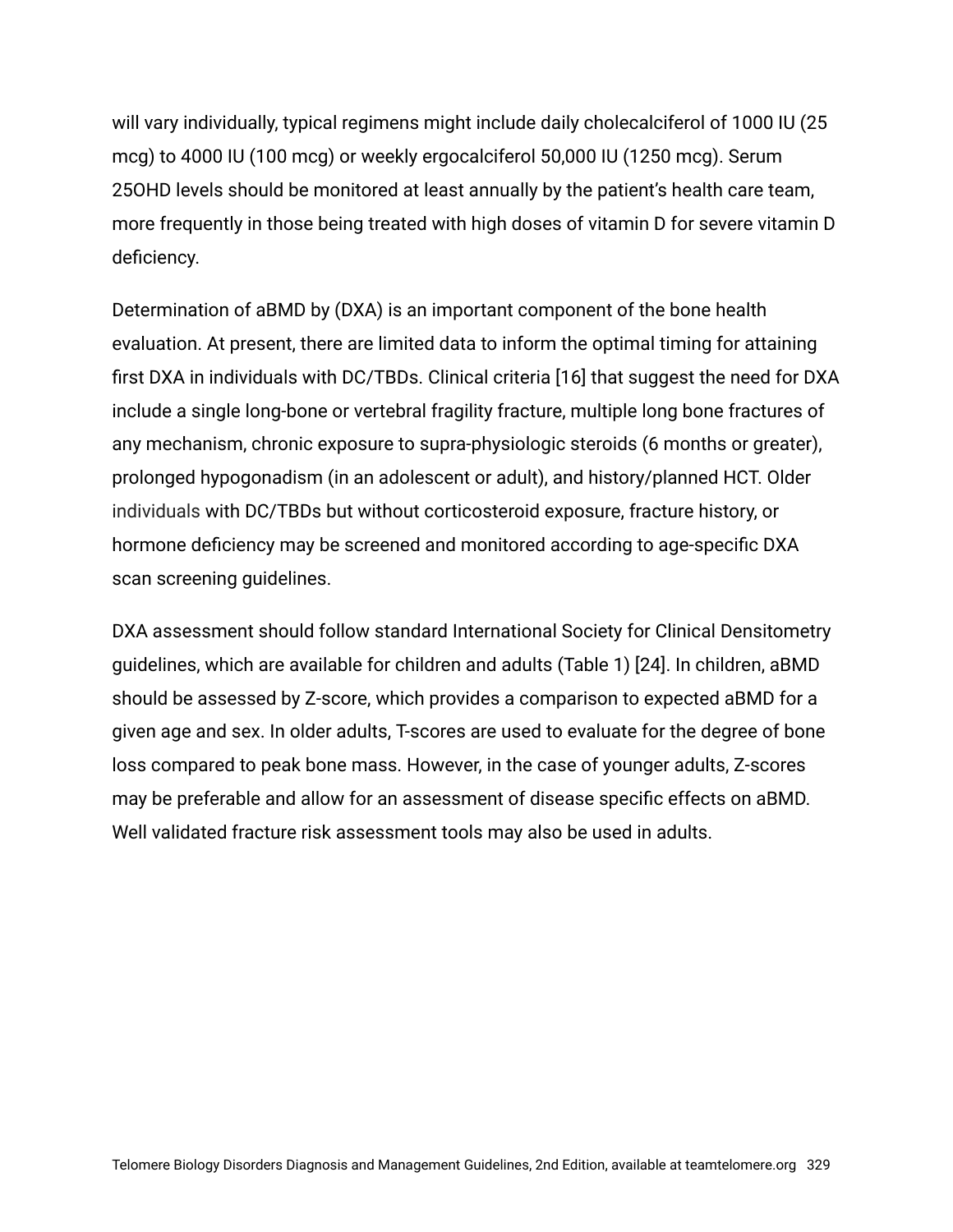**Table 1: Recommended Approach to DXA Assessment in Patients at Risk for Impaired Bone Health**

| Age             | <b>Standard Scan Sites</b>                       | <b>Alternative Scan Sites</b>                                                                                                                        | <b>Analysis Notes</b>                                                                                           |
|-----------------|--------------------------------------------------|------------------------------------------------------------------------------------------------------------------------------------------------------|-----------------------------------------------------------------------------------------------------------------|
| 3-5 years       |                                                  | • AP Lumbar spine                                                                                                                                    | $\cdot$ Z-scores                                                                                                |
| 5-18 years      | • AP Lumbar spine<br>• Whole body (less<br>head) | • Proximal femur: consider in<br>post-pubertal adolescents<br>• Forearm: Consider when<br>other sites cannot be assessed<br>due to contracture, etc. | . Z-scores, adjusted for size<br>in short or tall individuals                                                   |
| $\geq$ 18 years | • AP Lumbar spine<br>• Proximal femur            | $\cdot$ Forearm                                                                                                                                      | • Z-scores: Pre-menopausal<br>women and men <50 years<br>· T-scores: Post-menopausal<br>women and men ≥50 years |

Recommendations taken from ISCD official positions (revised 2019). Selection of scan site requires availability of adequate reference data to generate Z and/or T scores for population of interest and DXA manufacturer. Recommended regions of interest include "L1-L4", lumbar spine; subtotal (total body less head), whole body; total hip and femoral neck, proximal femur; distal 1/3 radius, forearm.

There are limitations to DXA. aBMD by DXA is an estimate of true volumetric BMD and is subject to size artifact. Specifically, BMD is underestimated in patients with small bones and overestimated in those with large bones. This is especially relevant in children with short stature or pubertal delay, which can occur in patients with DC/TBDs. As a result, aBMD Z-scores should be adjusted for size in children with short or tall stature, using an appropriate methodology for the specific DXA platform on which the scan was obtained [25-27].

The indications for the initiation of anti-osteoporosis pharmacotherapy for the treatment or to prevent osteoporosis specific to DC/TBDs is uncertain. Therefore, the standard approach used in other conditions should be applied. For children, bisphosphonates are typically not started until after first clinically significant fragility fracture, with or without low BMD, in an at-risk patient with limited expectation of spontaneous recovery [28]. In adults, bone protective therapy can be considered according to approved Food and Drug Administration or other regulatory agency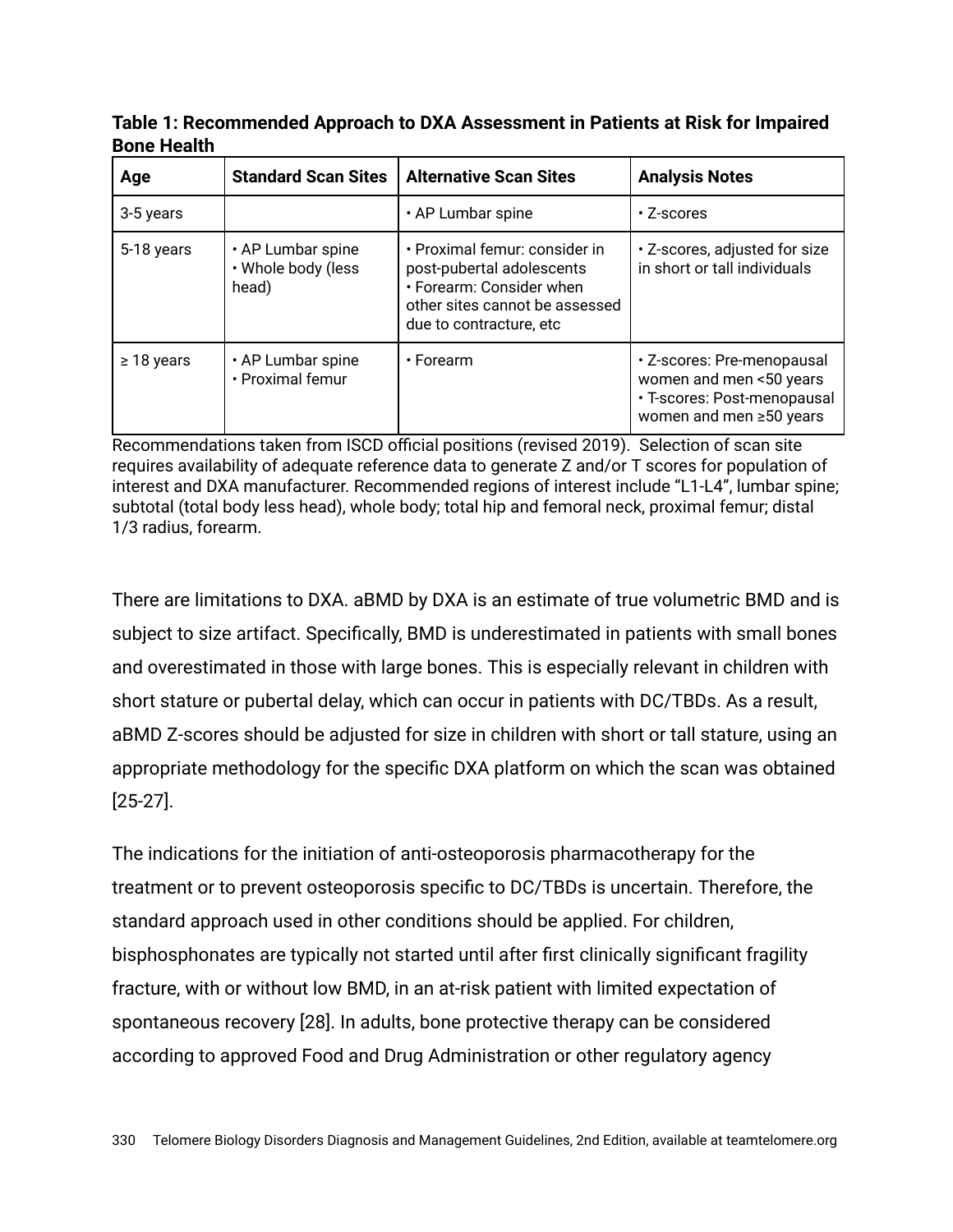indications. Choice of agent should be individualized based upon clinical scenario and an individualized assessment of potential toxicities of respective drugs.

## **Growth and Growth Hormone**

Short stature is reported in 12% of cases in the literature and in approximately 20% of individuals in the UK DC/TBD registry of patients with DC/TBDs [1, 3] However, the NCI cohort notes that short stature is very rare in individuals with DC/TBDs, perhaps being more common in very severely affected patients. While the precise mechanism is unknown, short stature in patients with DC/TBDs is not due to growth hormone deficiency [4]. and growth hormone therapy is not recommended unless the patient is proven to be growth hormone deficient on formal testing.

## **Hypogonadism**

A small number of severely affected males reported decreased sperm or testosterone production, or both, a condition known as primary hypogonadism [16, 29] Animal models have demonstrated that at least one of the DC-associated gene mutations may lead to testicular atrophy in males and decreased fertility in both males and females, but this has not been duplicated in human studies [30, 31]. Physicians should check morning testosterone, LH, and FSH levels in patients with suspected hypogonadism, and have an open dialogue about both the possibility and signs and symptoms of hypogonadism.

## **Interventions That Affect the Endocrine System**

### Androgen Therapy

Patients with DC/TBDs and bone marrow failure who are not candidates for HCT may be treated with androgens [32, 33] (see also Chapter 10, Medical Management of Bone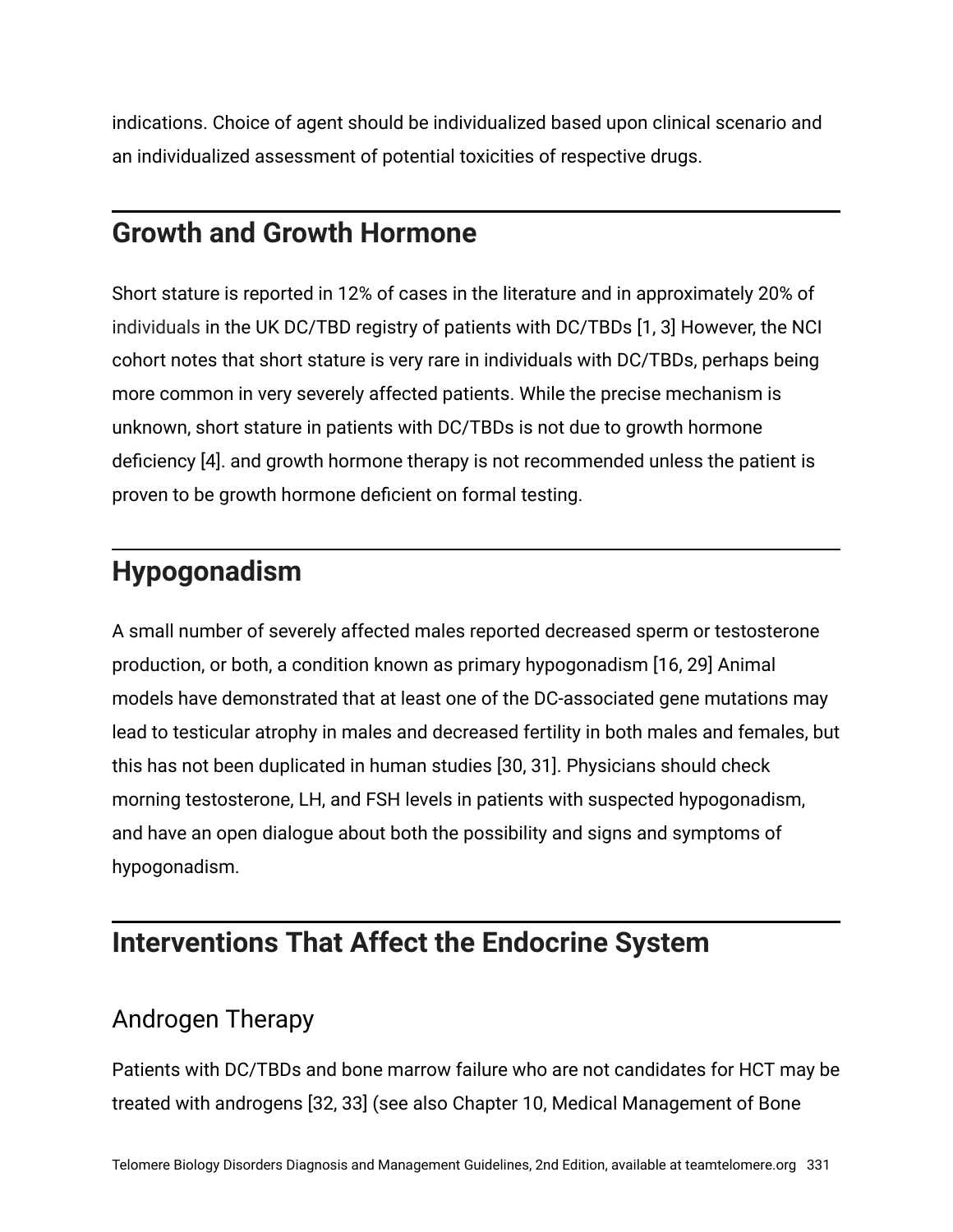Marrow Failure in Telomere Biology Disorders). Low peripheral blood counts respond adequately enough in approximately 50-70% of patients with DC/TBDs treated with androgens to obviate the need for transfusion [1, 34, 35]. The duration of this effect varies from patient to patient.

The androgen medications most commonly used in DC/TBDs include oxymetholone and danazol. Androgen therapy in patients with DC/TBDs can affect the endocrine system in several ways, including decreasing thyroid binding globulin (TBG), inducing rapid linear growth as well as virilization, dyslipidemia , and changes in liver structure and function. Patients with DC/TBDs treated with androgens should be evaluated frequently for abnormal cholesterol, triglycerides, liver function, and undergo imaging to assess for liver adenomas (see Chapter 10) [36]. It should be noted that patients with DC/TBDs can be more sensitive to androgens than the general population, and therefore the dose should be adjusted accordingly [16]. It is important that individuals with DC/TBDs and their families be aware of possible side effects of androgen therapy before initiation of treatment [37].

#### Thyroid Binding Globulin

Treatment with androgens can cause a significant decrease in liver synthesis of TBG without actually resulting in a change in thyroid function [33]. Despite a low TBG level, patients with normal thyroid glands are biochemically euthyroid with a normal serum free thyroxine (T4) and thyroid stimulating hormone (TSH) levels, and thus do not experience any clinically noticeable adverse effects [37].

#### Growth

Androgens stimulate osteoblasts and the production of bone matrix. As a result, pre-pubertal children receiving androgen therapy can experience premature accelerated linear growth [38, 39]. Premature skeletal maturation, with fusion of epiphyseal plates and reduced final adult height has been reported, but this effect is relatively rare, especially in patients who received androgen therapy prior to pubertal development [33,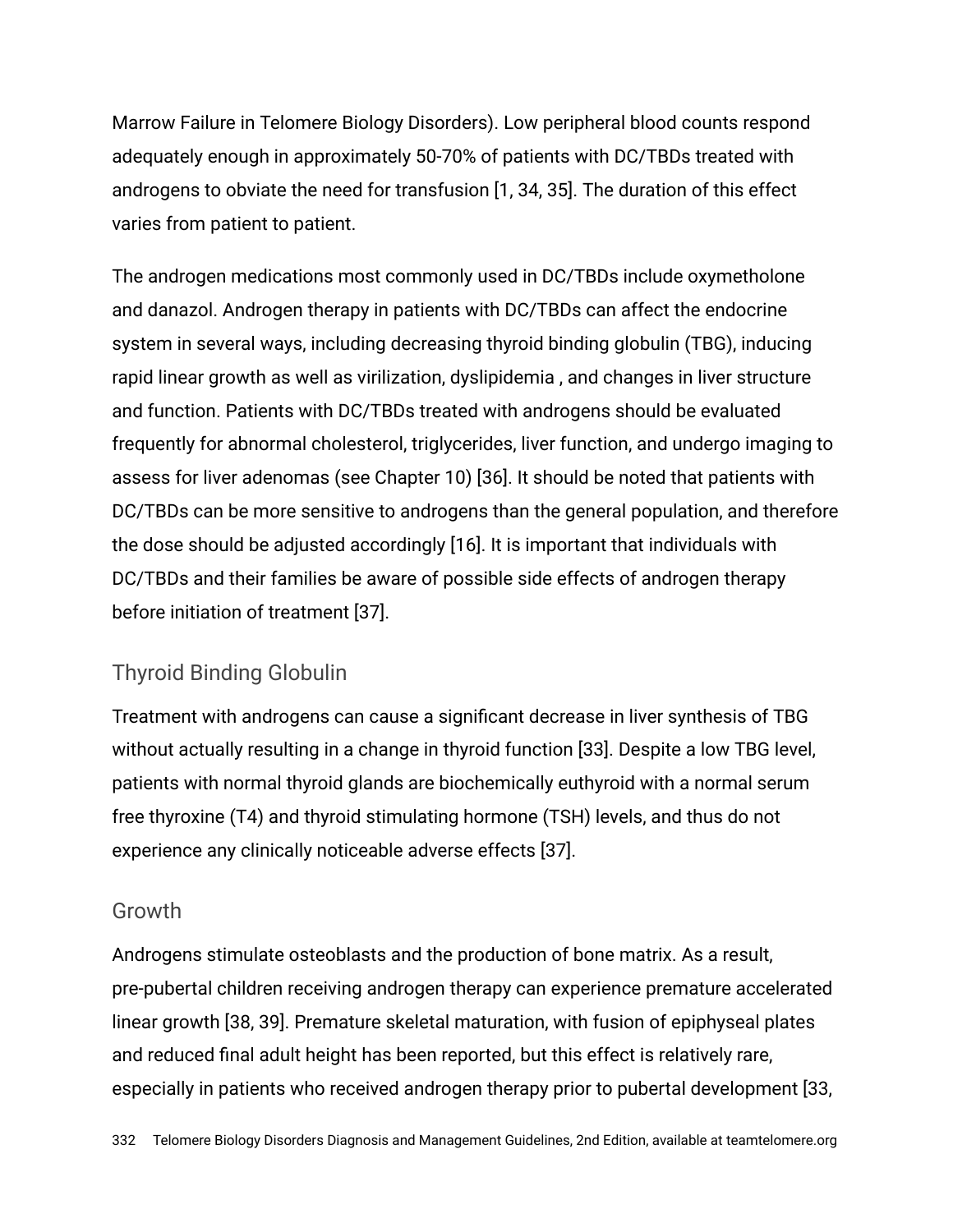38, 40]. Pediatric patients should undergo a baseline bone age X-ray evaluation of the left hand before initiation of androgen therapy and every 12 months while undergoing androgen treatment, until reaching final adult height. Patients receiving androgen therapy should avoid simultaneous use of growth factors like G-CSF or erythropoietin, as splenic and hepatic peliosis and splenic rupture have been reported in association with concomitant combined use [35, 38, 41].

#### Masculinization and Behavior Changes

Androgen therapy may lead to virilization and behavior changes, including mood swings and aggression in both female and male patients [16, 33, 42]. Females receiving androgens can develop deepening of the voice and hirsutism (excessive hair growth), while males report priapism (persistent and painful erection of the penis) [33]. The likelihood of onset and degree of virilization are directly proportional to androgen dose and duration of use [38, 42].

#### Lipid and Liver Abnormalities

Patients with DC/TBDs receiving androgen therapy can develop dyslipidemia and impaired liver function [16, 43]. Total cholesterol, triglycerides, and LDL (low-density lipoprotein) may be elevated, while HDL (high density lipoprotein) levels may be abnormally low [33, 43]. There is no known dose-response relationship between androgens and lipid abnormalities, but cessation of androgen therapy results in a return to pre-treatment lipid levels within a few months [38]. Liver structure and function should be evaluated with imaging at baseline prior to initiation of treatment and at regular intervals during androgen therapy, as liver adenomas and carcinomas have been observed in patients on this regimen [16].

## Allogeneic Hematopoietic Cell Transplantation (HCT)

HCT is the only curative treatment for bone marrow failure in DC/TBDs; however, its conditioning regimen is associated with significant toxicity (see Chapter 13,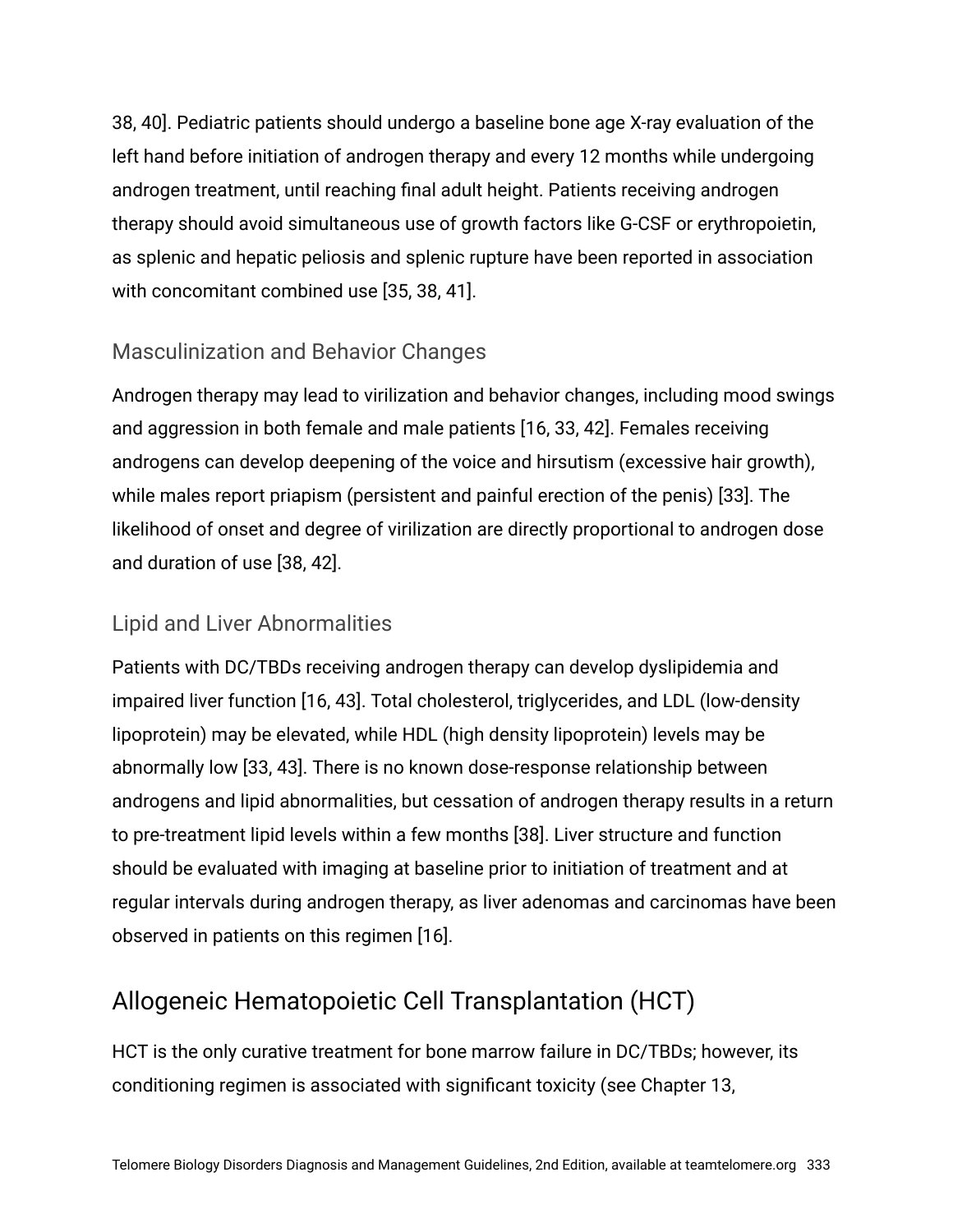Hematopoietic Stem Cell Transplantation) [44, 45]. With the development of new, less toxic conditioning regimens, HCT may become a more successful treatment modality for patients with DC/TBDs [46].

HCT survivors and their physicians should be aware of an increased risk of multiple endocrinopathies, including hypothyroidism, growth failure, hypogonadism, osteoporosis, adrenal dysfunction, anterior pituitary disorders, diabetes mellitus and dyslipidemia [47]. Post-HCT screening and follow-up should be tailored to the specific conditioning regimen received by each patient.

#### Diabetes Mellitus

HCT survivors should have routine screening for diabetes mellitus, given higher likelihood for insulin resistance compared to healthy counterparts [47-49]. Steroid use, total body irradiation, and graft versus host disease all increase the likelihood of future risk for diabetes mellitus [47]. Therefore, HCT survivors benefit from an annual screen for insulin resistance and receive pharmacotherapy if they demonstrate glucose intolerance and diabetes mellitus [47].

#### Hypogonadism After HCT

Patients with DC/TBDs can experience hypogonadism as a result of alkylating chemotherapy exposure with HCT [16, 29, 46]. In males, hypogonadism can be due to Seratoli cell damage and decreased sperm production, and/or Leydig cell dysfunction resulting in low testosterone production [47]. In females, HCT can result in primary ovarian insufficiency consisting of either acute ovarian failure or premature menopause [50-52]. Reduced estrogen production leads to low libido, and vaginal changes [47]. In both males and females, clinicians and patients should have pertinent discussions regarding the impact of HCT on fertility and preservation options pre-HCT such as sperm banking in males and ovarian cryopreservation, as well as post-transplant in vitro fertilization [47, 53]. Therapy for hypogonadism should be tailored to individual patient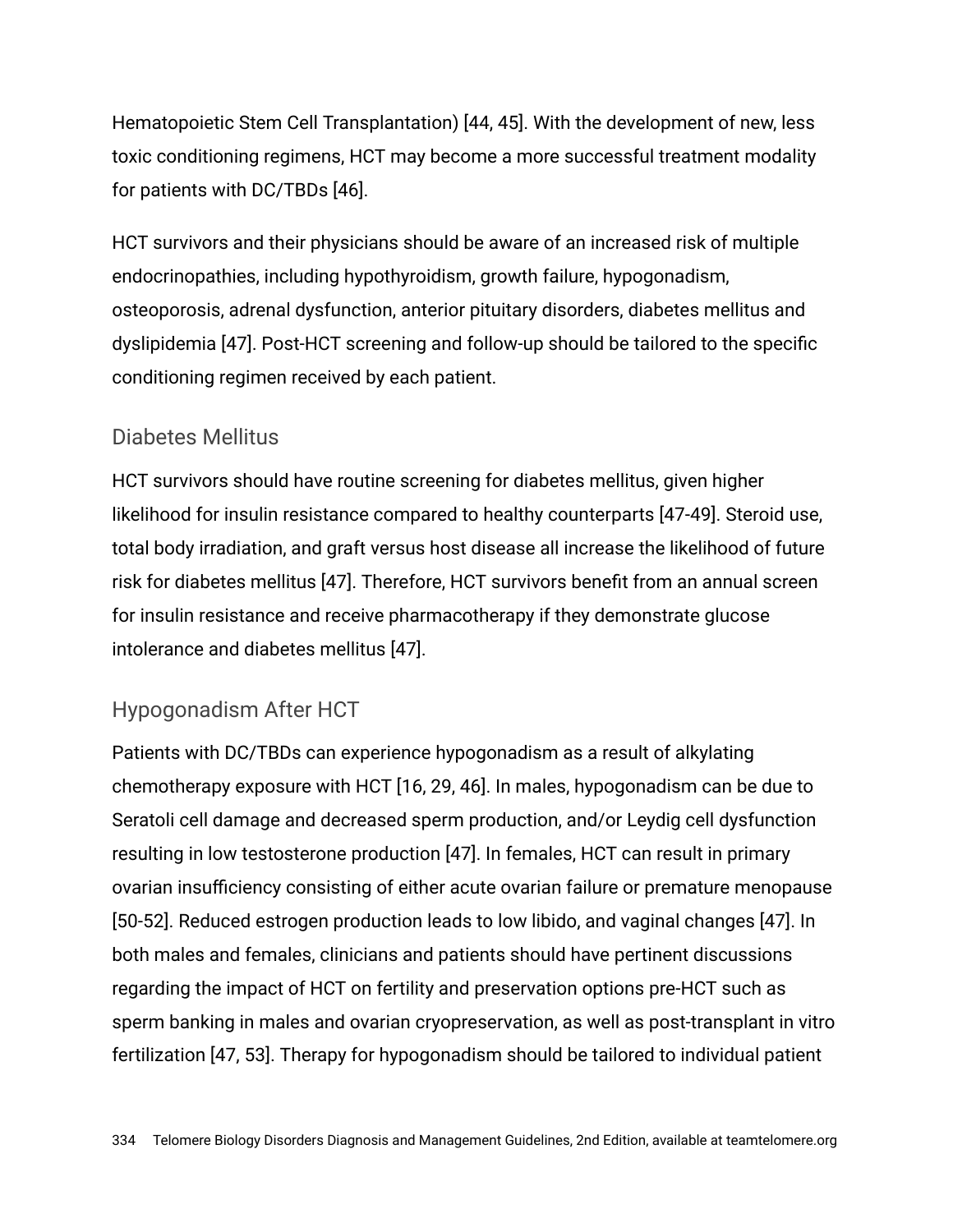goals, as well as to preventing and treating other complications such as bone loss and cardiometabolic impact of sex hormone deficiency [47].

#### Osteoporosis

As introduced above, based upon data from other hematologic disorders treated with HCT [54-56], it is likely that patients with DC/TBDs who have undergone HCT are at increased risk of developing low BMD and osteoporosis. Steroids (both corticosteroids such as prednisone, and androgens), hypogonadism, direct damage to osteoprogenitor cells, hyperthyroidism, immobility, and calcium or vitamin D deficiency, all increase the risk of osteoporosis in HCT recipients [44]. Clinical guidelines for the management of bone health following HCT for hematologic disorders have been published for both children and adults [57, 58]. Dietary intake and physical activity should be optimized as described above. Biochemical testing is recommended at least every 6 months in the first year, and then annually thereafter. DXA is recommended prior to or at least within 3 months following transplant, with a follow up scan 12-months later. The need/timing of subsequent testing is based upon clinical course, including BMD status. Annual vertebral fracture assessment by lateral spine X-ray or DXA should be performed in patients on chronic supraphysiologic glucocorticoid doses or those with back pain. High quality clinical trial data to guide the use of bone protective agents in patients following HCT are lacking. However, expert opinion guidance has been published [58].

AVN has been reported in 4-19% of allogeneic HCT patients [47]. Given the increased risk of AVN, post-transplant patients should be educated about its signs and symptoms. Physicians should have a high index of suspicion for this complication following onset of new joint or limb pain. Patients who have received total body irradiation, those who have received corticosteroids, and those of advanced age are at particularly high risk of AVN, and should be evaluated accordingly [47, 57, 58]. The treatment approach to HCT related AVN does not differ from the standard approach described above.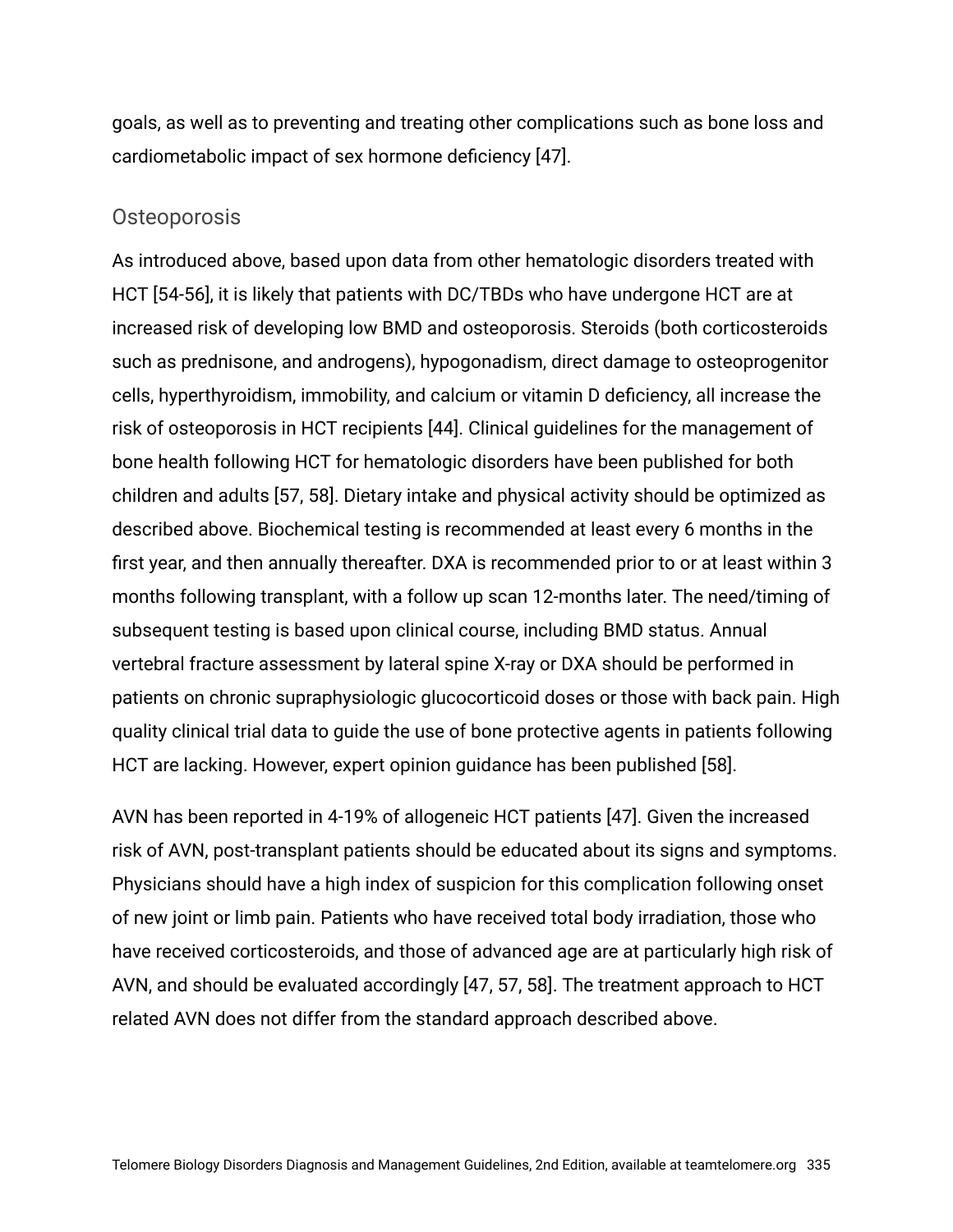#### Adrenal Insufficiency

All patients receiving treatment with supra-physiological doses of glucocorticoids (> 7.5 mg/d) can experience suppression of the hypothalamic pituitary axis or primary adrenal insufficiency with reduced function of the adrenal gland. These can result in fatigue and weakness [47]. Adrenal insufficiency is assessed using an ACTH (adrenocorticotropic hormone) stimulation test, but providers should be aware that even treatment with low doses of steroids can result in an abnormal stimulation test result. As a result, consultation with an endocrinologist is recommended to help address concerns and direct treatment for adrenal insufficiency in DC/TBDs patients following HCT [47].

#### Growth Hormone Deficiency

GH deficiency can occur following fractionated doses of 12-18 Gy when given as total body irradiation in the context of HCT [59]. Growth hormone deficiency should be suspected when there is linear growth failure (height trajectory crossing to lower percentile lines) or lack of growth acceleration during puberty, after ruling out hypogonadism, hypothyroidism, inadequate nutritional intake, or excess glucocorticoid exposure. Determination of upper to lower segment ratio using sitting height or lower segment is helpful to rule out poor spinal growth after radiation [60]. Insulin-like growth factor-I (IGF-I) levels are not always low in the context of radiation-induced GH deficiency; they should not be used to screen patients at risk [61]. When GH deficiency is suspected, a referral to a pediatric endocrinologist is indicated for further evaluation with stimulation testing.

Replacement with recombinant human GH (hGH) results in significant improvement in height in children with confirmed GH deficiency, but patients may not achieve their genetic potential due to other factors such as spinal [60] or total body irradiation [62] or scoliosis. Treatment with hGH may improve cardiovascular risk factors such as dyslipidemia and quality of life, but studies are lacking in children and results are variable and limited [63, 64].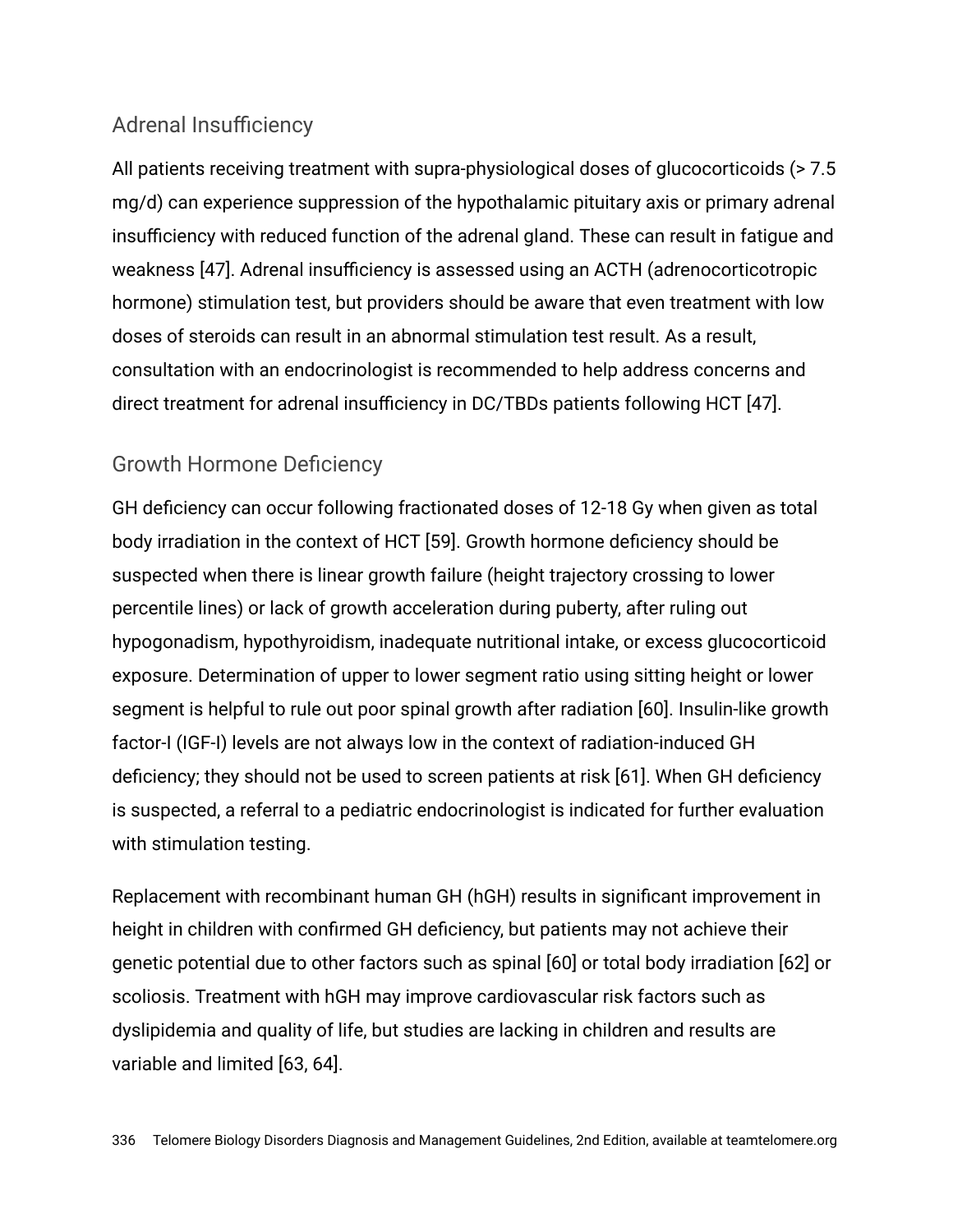#### Thyroid Disorders

Primary hypothyroidism is the most common endocrine abnormality following HCT [65]. Age under ten at the time of transplant and conditioning regimen involving total body irradiation, or chemotherapy with busulfan-cyclophosphamide, and presence of hematologic malignancy all further increase the risk of hypothyroidism among HCT survivors [47]. Therefore, individuals should have routine surveillance screens with annual thyroid function testing. Some patients may experience subclinical hypothyroidism which may resolve without any treatment, while others may require pharmacological intervention to establish biochemical euthyroidism [47].

Hyperthyroidism is rarely seen in HCT survivors, and far less common than primary hypothyroidism [47]. Patients with hyperthyroidism may experience anxiety, increased sweating, palpitations, weight loss, or diarrhea due to elevated thyroid hormone levels [47]. Symptomatic patients should have TSH, T3 and free thyroxine levels drawn, as well as assessment for thyroid antibodies [47]. Consultation with an endocrinologist is warranted for management and treatment of a symptomatic patient with hyperthyroidism.

While DC/TBDs are not associated with increased risk of thyroid cancer, radiation exposure as part of HCT conditioning regimen can lead to increased risk for thyroid nodules and thyroid malignancy in HCT survivors [47, 65]. Therefore, HCT survivors with a history of total body irradiation exposure benefit from surveillance imaging with ultrasound and identified nodules should be further evaluated with fine needle aspiration biopsy if the nodule meets threshold and criteria for biopsy [66]. Survivors with confirmed diagnosis of differentiated thyroid carcinoma by fine needle aspiration biopsy should have complete pre-operative staging of the neck with an ultrasound to assess for cervical lymph node metastasis and be referred to experienced surgeon in thyroid surgery for appropriate surgical management of the patient. Post-surgical evaluation and assessment needed for additional treatment such as radioactive iodine should be based on post-operative risk classification according to the pediatric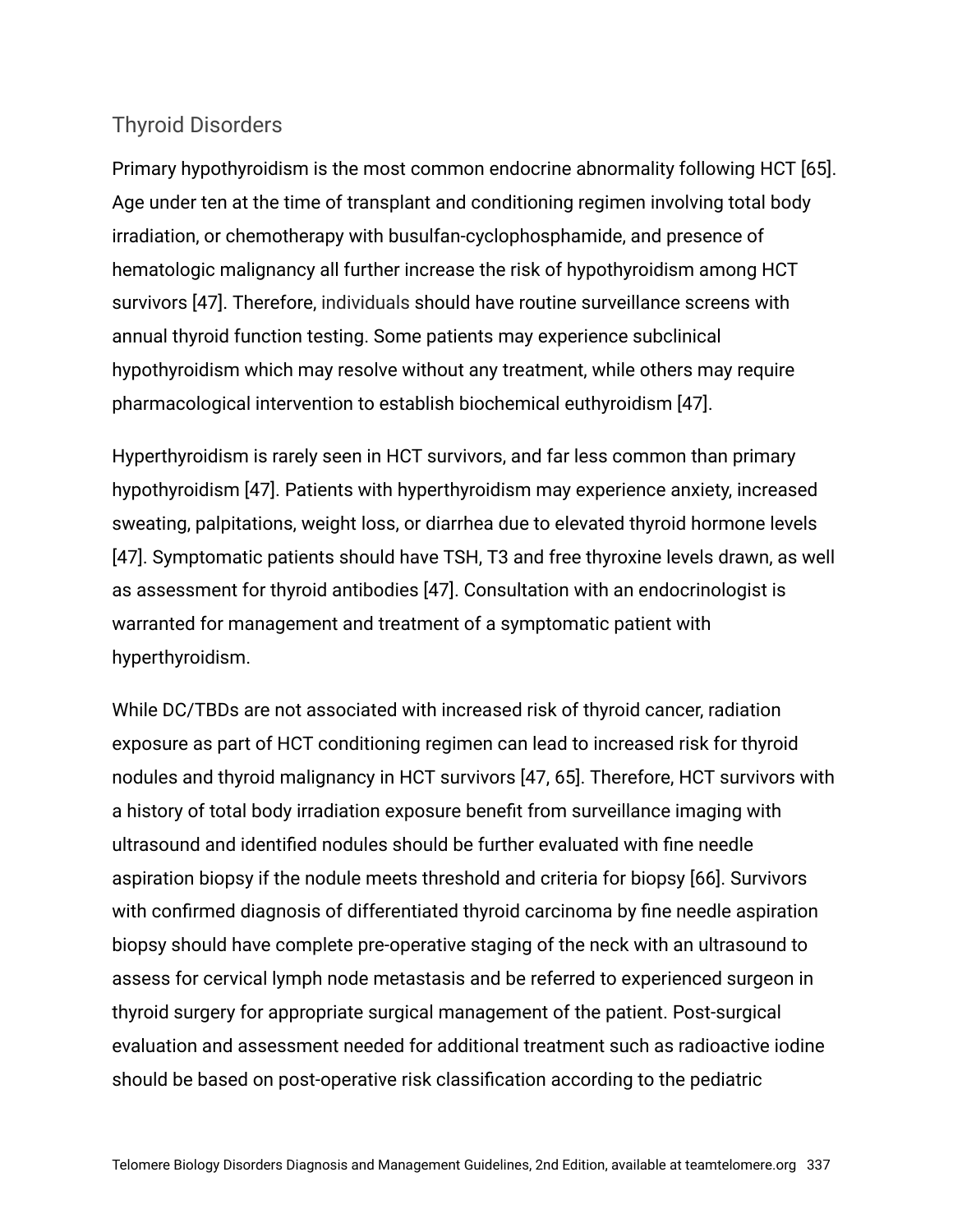American Thyroid Association guidelines [67]. Patients with benign thyroid nodules should continue to have regular surveillance and undergo biopsy as needed based on imaging determination.

**Table 2. Summary of reported endocrine and skeletal abnormalities in DC.** Prevalences estimated from the literature and NCI DC/TBD cohort [6].

| <b>Features</b>                 | <b>Estimated Prevalence</b> |  |
|---------------------------------|-----------------------------|--|
| Short stature                   | 20%                         |  |
| Hypogonadism/undescended testes | 6%                          |  |
| Growth hormone deficiency       | 1 patient                   |  |
| Low bone mineral density        | $3 - 27%$                   |  |
| Avascular necrosis              | 3%                          |  |
| Fracture                        | Not systematically reported |  |

## **References**

- 1. Vulliamy T, Dokal I. Dyskeratosis congenita. *Semin Hematol*. 2006;43(3):157-166.
- 2. Du HY, Pumbo E, Manley P, et al. Complex inheritance pattern of dyskeratosis congenita in two families with 2 different mutations in the telomerase reverse transcriptase gene. *Blood*. 2008;111(3):1128-1130.
- 3. Lal M, Thakur M, Kashyap S. Avascular Necrosis of Head of Femur in Dyskeratosis Congenita - A Rare Presentation. *Indian J Hematol Blood Transfus*. 2016;32(Suppl 1):228-232.
- 4. Keller RB, Gagne KE, Usmani GN, et al. CTC1 Mutations in a patient with dyskeratosis congenita. *Pediatr Blood Cancer*. 2012;59(2):311-314.
- 5. Knight S, Vulliamy T, Copplestone A, Gluckman E, Mason P, Dokal I. Dyskeratosis Congenita (DC) Registry: identification of new features of DC. *Br J Haematol*. 1998;103(4):990-996.
- 6. Shankar RK, Giri N, Lodish MB, et al. Bone mineral density in patients with inherited bone marrow failure syndromes. *Pediatr Res*. 2017;82(3):458-464.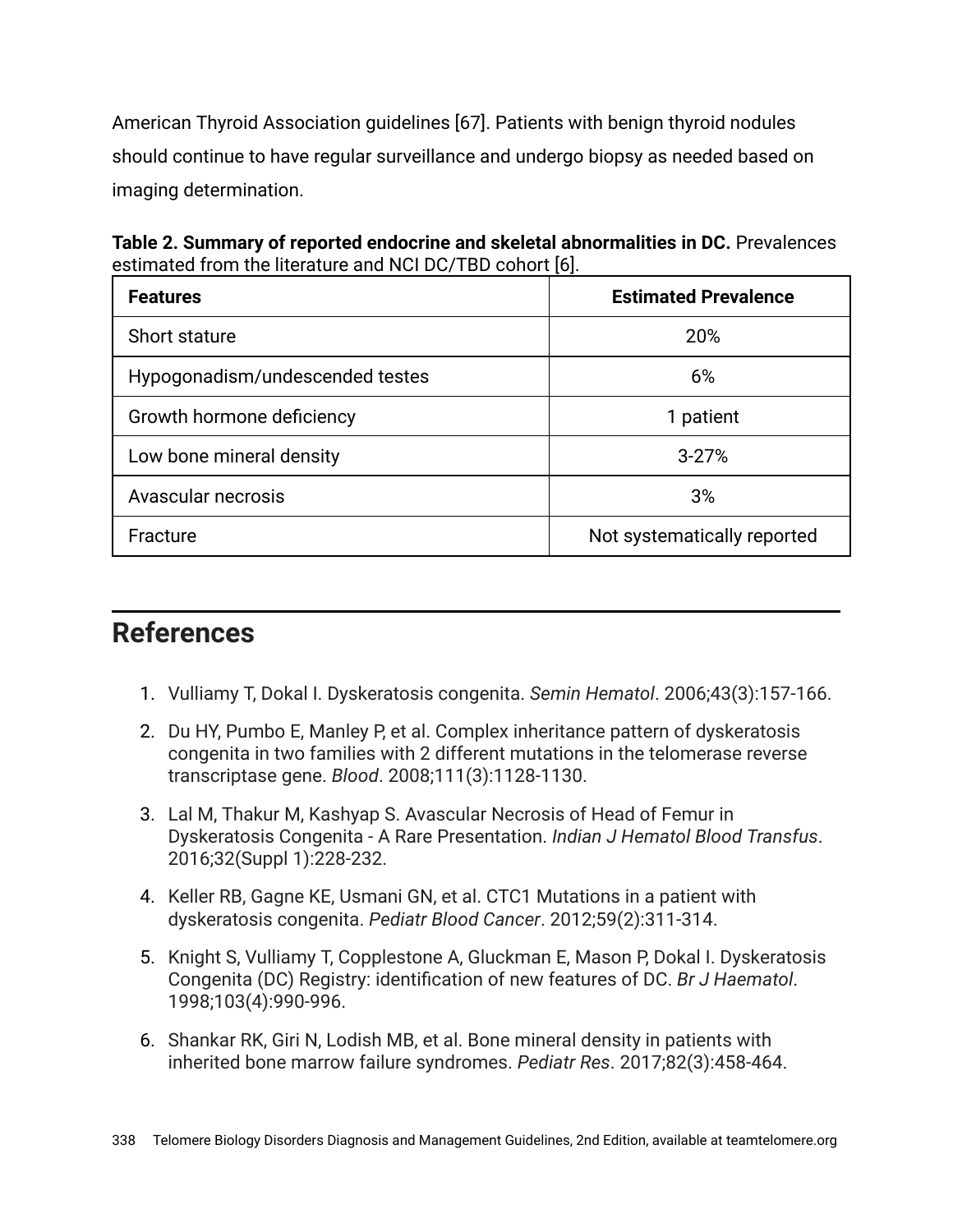- 7. Shimamura A, Alter BP. Pathophysiology and management of inherited bone marrow failure syndromes. *Blood Rev*. 2010;24(3):101-122.
- 8. Atkinson JC, Harvey KE, Domingo DL, et al. Oral and dental phenotype of dyskeratosis congenita. *Oral Dis*. 2008;14(5):419-427.
- 9. Balakumaran A, Mishra PJ, Pawelczyk E, et al. Bone marrow skeletal stem/progenitor cell defects in dyskeratosis congenita and telomere biology disorders. *Blood*. 2015;125(5):793-802.
- 10.Pignolo RJ, Suda RK, McMillan EA, et al. Defects in telomere maintenance molecules impair osteoblast differentiation and promote osteoporosis. *Aging Cell*. 2008;7(1):23-31.
- 11.Shi S, Gronthos S, Chen S, et al. Bone formation by human postnatal bone marrow stromal stem cells is enhanced by telomerase expression. *Nat Biotechnol*. 2002;20(6):587-591.
- 12.Simonsen JL, Rosada C, Serakinci N, et al. Telomerase expression extends the proliferative life-span and maintains the osteogenic potential of human bone marrow stromal cells. *Nat Biotechnol*. 2002;20(6):592-596.
- 13.Brennan TA, Egan KP, Lindborg CM, et al. Mouse models of telomere dysfunction phenocopy skeletal changes found in human age-related osteoporosis. *Dis Model Mech*. 2014;7(5):583-592.
- 14.Saeed H, Qiu W, Li C, Flyvbjerg A, Abdallah BM, Kassem M. Telomerase activity promotes osteoblast differentiation by modulating IGF-signaling pathway. *Biogerontology*. 2015;16(6):733-745.
- 15.Pivec R, Johnson AJ, Harwin SF, Mont MA. Differentiation, diagnosis, and treatment of osteoarthritis, osteonecrosis, and rapidly progressive osteoarthritis. *Orthopedics*. 2013;36(2):118-125.
- 16.Savage SA, Niewisch MR. Dyskeratosis Congenita and Related Telomere Biology Disorders. 2009 Nov 12 [updated 2022 Mar 31]. In: Adam MP, Ardinger HH, Pagon RA, Wallace SE, Bean LJH, Gripp KW, Mirzaa GM, Amemiya A, editors. *GeneReviews*® [Internet]. Seattle (WA): University of Washington, Seattle; 1993–2022.
- 17.Agarwala S, Vijayvargiya M. Bisphosphonate combination therapy for non-femoral avascular necrosis. *J Orthop Surg Res*. 2019;14(1):112.
- 18.Cardozo JB, Andrade DM, Santiago MB. The use of bisphosphonate in the treatment of avascular necrosis: a systematic review. *Clin Rheumatol*. 2008;27(6):685-688.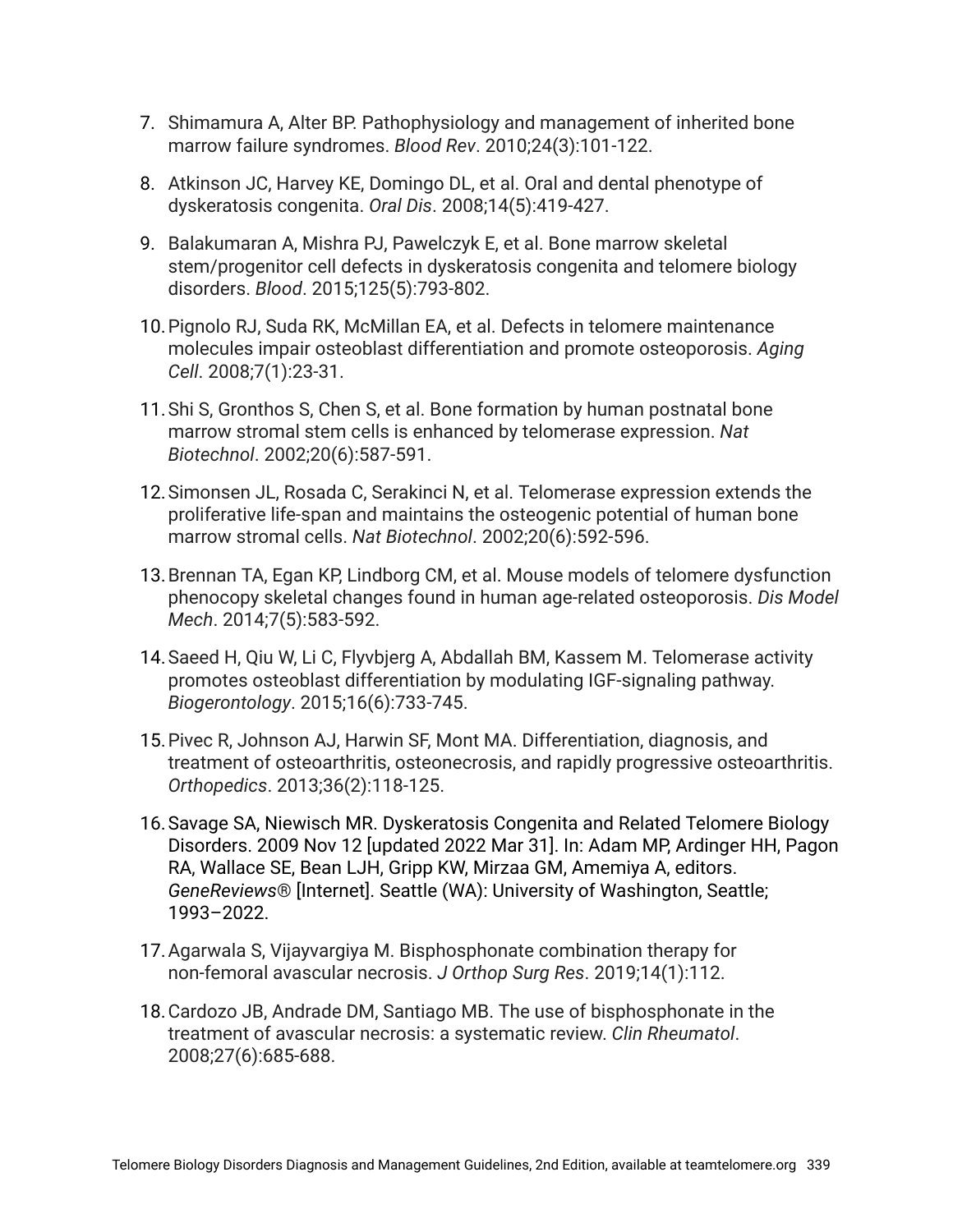- 19.Te Winkel ML, Pieters R, Wind EJ, Bessems JH, van den Heuvel-Eibrink MM. Management and treatment of osteonecrosis in children and adolescents with acute lymphoblastic leukemia. *Haematologica*. 2014;99(3):430-436.
- 20.Ward LM, Weber DR, Munns CF, Högler W, Zemel BS. A Contemporary View of the Definition and Diagnosis of Osteoporosis in Children and Adolescents. *J Clin Endocrinol Metab*. 2020;105(5):e2088-e2097.
- 21.Institute of Medicine (US) Committee to Review Dietary Reference Intakes for Vitamin D and Calcium, Ross AC, Taylor CL, Yaktine AL, Del Valle HB, eds. *Dietary Reference Intakes for Calcium and Vitamin D*. Washington (DC): National Academies Press (US); 2011.
- 22.Piercy KL, Troiano RP, Ballard RM, et al. The Physical Activity Guidelines for Americans. *JAMA*. 2018;320(19):2020-2028.
- 23.Holick MF, Binkley NC, Bischoff-Ferrari HA, et al. Evaluation, treatment, and prevention of vitamin D deficiency: an Endocrine Society clinical practice guideline. *J Clin Endocrinol Metab*. 2011;96(7):1911-1930.
- 24.Shuhart CR, Yeap SS, Anderson PA, et al. Executive Summary of the 2019 ISCD Position Development Conference on Monitoring Treatment, DXA Cross-calibration and Least Significant Change, Spinal Cord Injury, Peri-prosthetic and Orthopedic Bone Health, Transgender Medicine, and Pediatrics. *J Clin Densitom*. 2019;22(4):453-471.
- 25.Zemel BS, Kalkwarf HJ, Gilsanz V, et al. Revised reference curves for bone mineral content and areal bone mineral density according to age and sex for black and non-black children: results of the bone mineral density in childhood study. *J Clin Endocrinol Metab*. 2011;96(10):3160-3169.
- 26.Crabtree NJ, Shaw NJ, Bishop NJ, et al. Amalgamated Reference Data for Size-Adjusted Bone Densitometry Measurements in 3598 Children and Young Adults-the ALPHABET Study. *J Bone Miner Res*. 2017;32(1):172-180.
- 27.Kindler JM, Lappe JM, Gilsanz V, et al. Lumbar Spine Bone Mineral Apparent Density in Children: Results From the Bone Mineral Density in Childhood Study. *J Clin Endocrinol Metab*. 2019;104(4):1283-1292.
- 28.Simm PJ, Biggin A, Zacharin MR, et al. Consensus guidelines on the use of bisphosphonate therapy in children and adolescents. *J Paediatr Child Health*. 2018;54(3):223-233.
- 29.Dokal I. Dyskeratosis congenita in all its forms. *Br J Haematol*. 2000;110(4):768-779.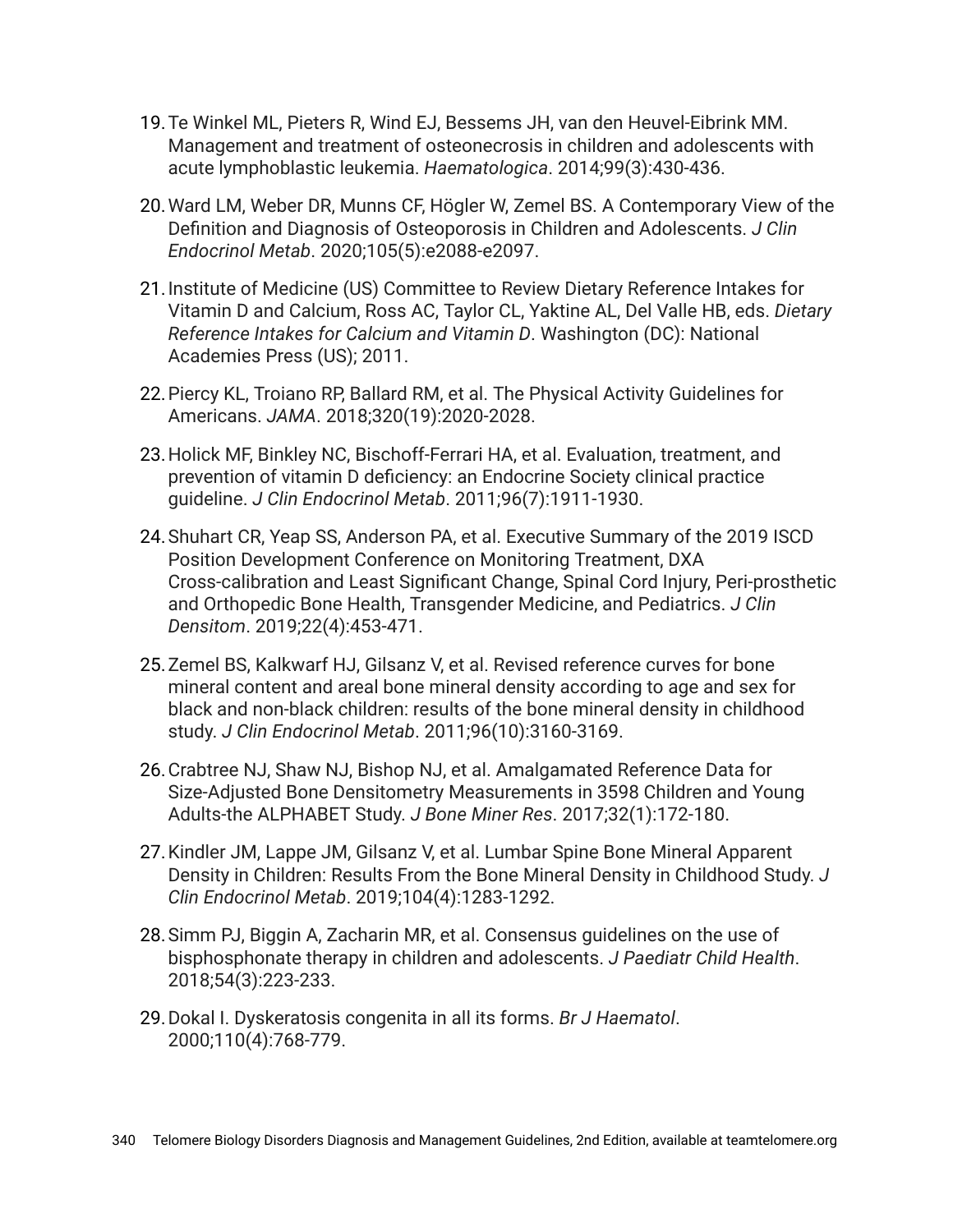- 30.Kauffman T, Tran J, DiNardo S. Mutations in Nop60B, the Drosophila homolog of human dyskeratosis congenita 1, affect the maintenance of the germ-line stem cell lineage during spermatogenesis. *Dev Biol*. 2003;253(2):189-199.
- 31.Frescas D, de Lange T. TRF2-tethered TIN2 can mediate telomere protection by TPP1/POT1. *Mol Cell Biol*. 2014;34(7):1349-62.
- 32.Islam A, Rafiq S, Kirwan M, et al. Haematological recovery in dyskeratosis congenita patients treated with danazol. *Br J Haematol*. 2013;162(6):854-6.
- 33.Khincha PP, Wentzensen IM, Giri N, Alter BP, Savage SA. Response to androgen therapy in patients with dyskeratosis congenita. *Br J Haematol*. 2014;165(3):349-57.
- 34.Dokal I, Vulliamy T. Dyskeratosis congenita: its link to telomerase and aplastic anaemia. *Blood Rev*. 2003;17(4):217-25.
- 35.Calado RT, Young NS. Telomere maintenance and human bone marrow failure. *Blood*. 2008;111(9):4446-55.
- 36.Savage SA, Bertuch AA. The genetics and clinical manifestations of telomere biology disorders. *Genet Med*. 2010;12(12):753-64.
- 37.Tahboub R, Arafah BM. Sex steroids and the thyroid. *Best Pract Res Clin Endocrinol Metab*. 2009;23(6):769-80.
- 38.Shahidi NT. A review of the chemistry, biological action, and clinical applications of anabolic-androgenic steroids. *Clin Ther*. 2001;23(9):1355-90.
- 39.Kasperk C, Fitzsimmons R, Strong D, et al. Studies of the mechanism by which androgens enhance mitogenesis and differentiation in bone cells. *J Clin Endocrinol Metab*. 1990;71(5):1322-9.
- 40.Najean Y, Girot R, Baumelou E. Prognostic factors and evolution of acquired aplastic anemia in childhood. A prospective analysis of 48 androgen-treated cases. *Am J Pediatr Hematol Oncol*. 1982;4(3):273-83.
- 41.Giri N, Pitel PA, Green D, Alter BP. Splenic peliosis and rupture in patients with dyskeratosis congenita on androgens and granulocyte colony-stimulating factor. *Br J Haematol*. 2007;138(6):815-7.
- 42.Shahidi NT. Androgens and erythropoiesis. *N Engl J Med*. 1973;289(2):72-80.
- 43.Glazer G. Atherogenic effects of anabolic steroids on serum lipid levels. A literature review. *Arch Intern Med*. 1991;151(10):1925-33.
- 44.Rocha V, Devergie A, Socie G, et al. Unusual complications after bone marrow transplantation for dyskeratosis congenita. *Br J Haematol*. 1998;103(1):243-8.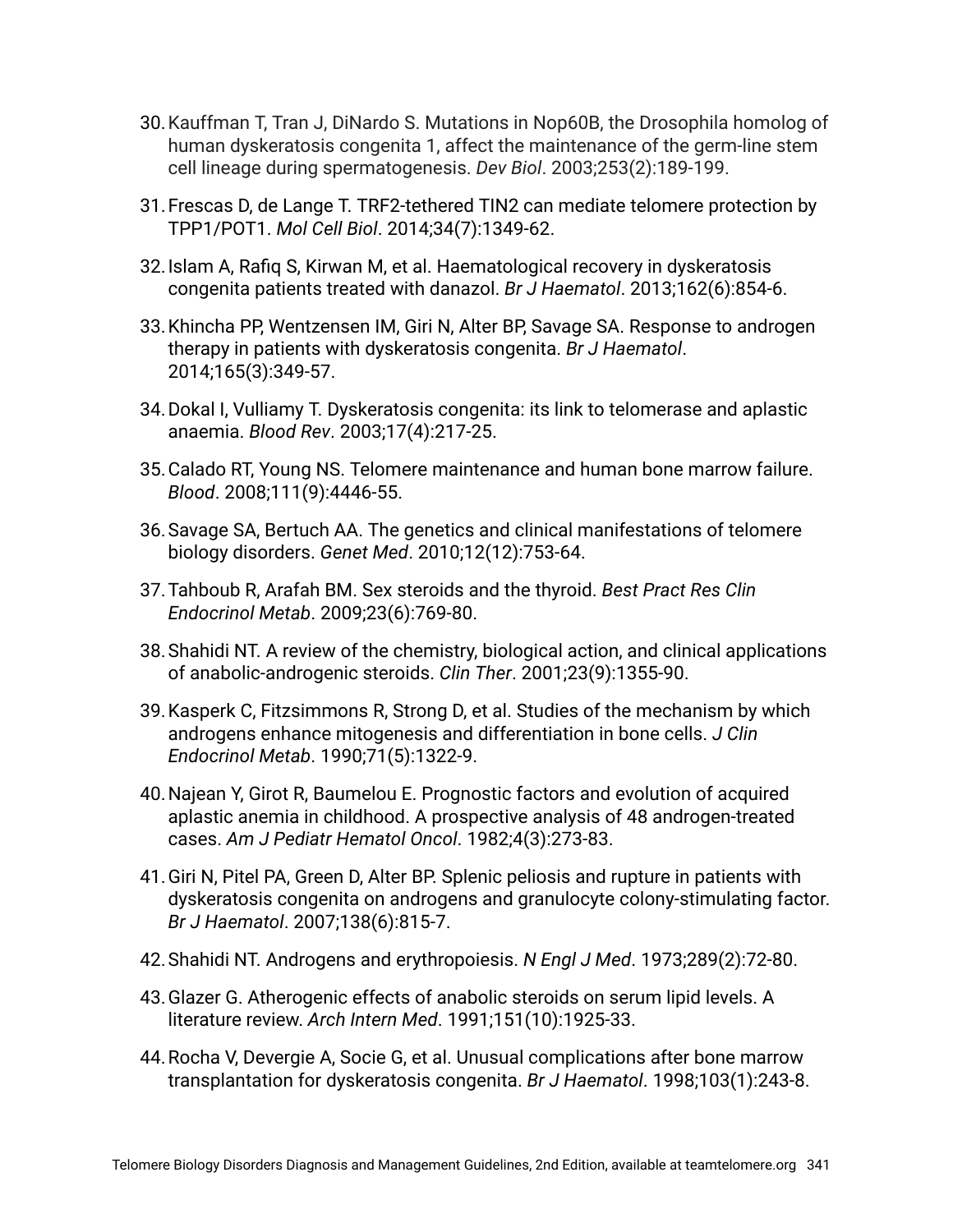- 45.Gadalla SM, Sales-Bonfim C, Carreras J, et al. Outcomes of allogeneic hematopoietic cell transplantation in patients with dyskeratosis congenita. *Biol Blood Marrow Transplant*. 2013;19(8):1238-43.
- 46.Dietz AC, Orchard PJ, Baker KS, et al. Disease-specific hematopoietic cell transplantation: nonmyeloablative conditioning regimen for dyskeratosis congenita. *Bone Marrow Transplant*. 2011;46(1):98-104.
- 47.Gunasekaran U, Agarwal N, Jagasia MH, Jagasia SM. Endocrine complications in long-term survivors after allogeneic stem cell transplant. *Semin Hematol*. 2012;49(1):66-72.
- 48.Taskinen M, Saarinen-Pihkala UM, Hovi L, Lipsanen-Nyman M. Impaired glucose tolerance and dyslipidaemia as late effects after bone-marrow transplantation in childhood. *Lancet (London, England)*. 2000;356(9234):993-7.
- 49.Hoffmeister PA, Storer BE, Sanders JE. Diabetes mellitus in long-term survivors of pediatric hematopoietic cell transplantation. *J Pediatr Hematol Oncol*. 2004;26(2):81-90.
- 50.Johnston RJ, Wallace WH. Normal ovarian function and assessment of ovarian reserve in the survivor of childhood cancer. *Pediatr Blood Cancer*. 2009;53(2):296-302.
- 51.Chemaitilly W, Li Z, Krasin MJ, et al. Premature Ovarian Insufficiency in Childhood Cancer Survivors: A Report From the St. Jude Lifetime Cohort. *J Clin Endocrinol Metab*. 2017;102(7):2242-2250.
- 52.Levine JM, Whitton JA, Ginsberg JP, et al. Nonsurgical premature menopause and reproductive implications in survivors of childhood cancer: A report from the Childhood Cancer Survivor Study. *Cancer*. 2018;124(5):1044-1052.
- 53.Levine J, Canada A, Stern CJ. Fertility preservation in adolescents and young adults with cancer. *J Clin Oncol*. 2010;28(32):4831-41.
- 54.Mostoufi-Moab S, Ginsberg JP, Bunin N, Zemel B, Shults J, Leonard MB. Bone density and structure in long-term survivors of pediatric allogeneic hematopoietic stem cell transplantation. *J Bone Miner Res*. 2012;27(4):760-9.
- 55.Baumgartner A, Moesch M, Zumsteg M, et al. Predictors of impaired bone health in long-term survivors after allogeneic stem cell transplantation. *Bone Marrow Transplant*. 2019;54(10):1651-1661.
- 56.Lin JN, Chen HJ, Yang CH, et al. Risk of osteoporosis and pathologic fractures in cancer patients who underwent hematopoietic stem cell transplantation: a nationwide retrospective cohort study. *Oncotarget*. 2017;8(21):34811-34819.